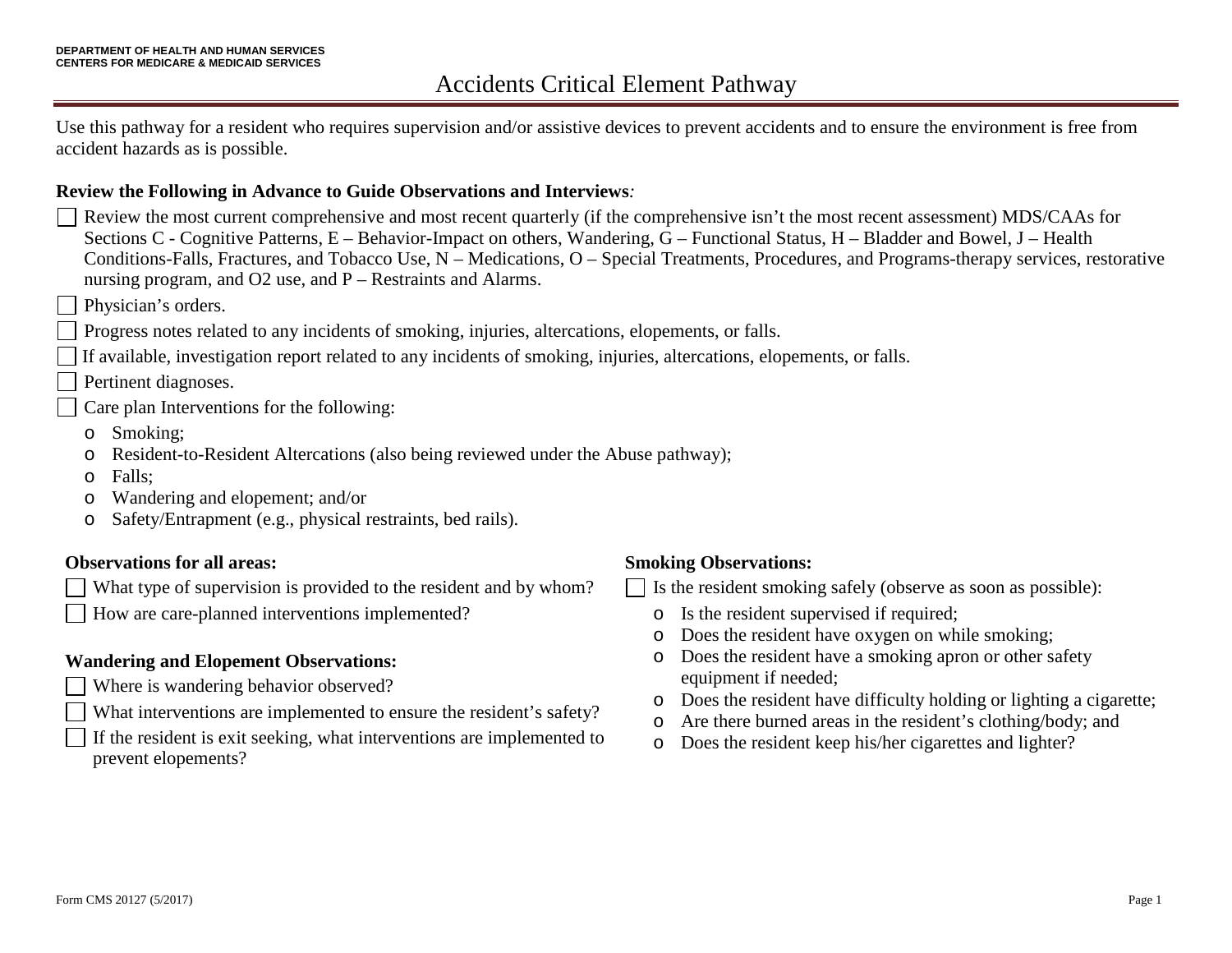## **Resident-to-Resident Altercation Observations:**

Did the resident have any altercations (e.g., verbal or physical) with any residents? If so, how did staff respond?

How does staff supervise/respond to a resident with symptoms such  $\mathbf{I}$ as anger, yelling, exit seeking, rummaging/wandering behaviors, targeting behaviors, inappropriate contact/language, disrobing, pushing, shoving, and striking out?

### **Fall Observations:**

- How does staff respond to the resident's requests for assistance (e.g., toileting)?
- What effective interventions are implemented to prevent falls? Examples may include:
	- o Responding to the resident's requests timely;
	- o Placing the resident in a low bed, or providing a fall mat;
	- o Monitoring resident positioning to prevent sliding/falling;
	- o Providing proper footwear to prevent slipping;
	- o Providing PT/OT/restorative care; and/or
	- o Assuring the resident's room is free from accident hazards (e.g., providing adequate lighting, assuring there are no trip hazards, providing assistive devices).

Does the resident have a position change alarm in place:

- o What evidence is there that this device has been effective in preventing falls;
- o Is there evidence this device has had the effect of inhibiting or restricting the resident from free movement out of fear of the alarm going off (See Physical Restraints); and
- o Is there evidence that the alarm is used to replace staff supervision?

## **Entrapment/Safety Observations:**

If the resident requires assistance with transfers, does staff implement care-planned interventions for transfers? Does the equipment appear to be in good condition, maintained, and used according to manufacturer's instructions?

## If bed rails are used:

- o Are they applied safely; and
- o Are there areas in which the resident could become entrapped (i.e., large openings or gaps), or become injured, such as exposed metal, sharp, or damaged edges;

 $\Box$  For a resident with a physical restraint:

- o Does the resident attempt to release/remove the restraint, which could lead to an accident? If so, describe;
- o Who applied the restraint, how was it applied, and how was the resident positioned; and
- o How does the resident request staff assistance (e.g., access to the call light), how do staff respond to resident requests, and how often is monitoring provided?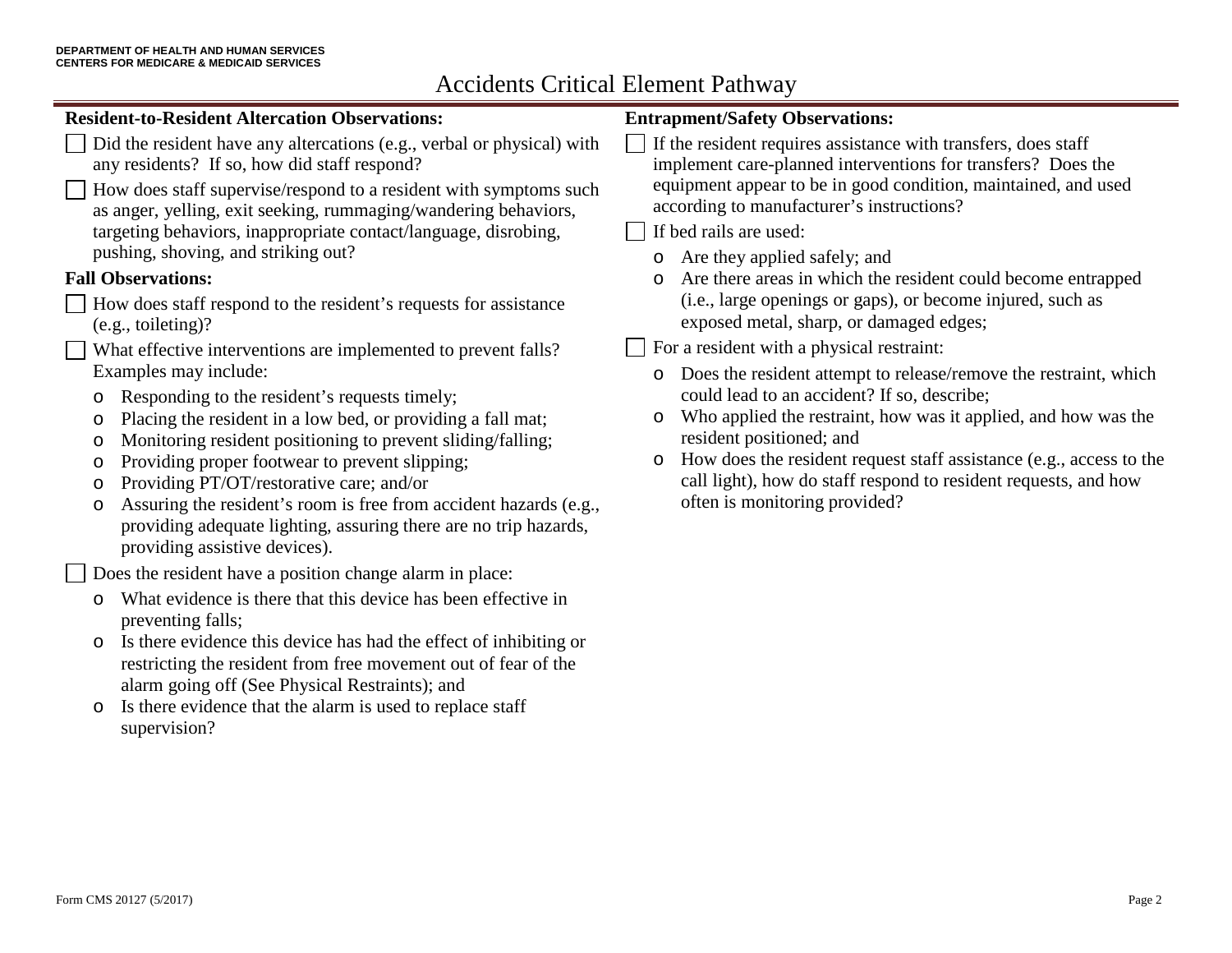#### **Environmental Hazards Observation:**

#### Handrails

o Are handrails free from sharp edges or other hazards or not installed properly?

#### Building and Equipment

- o Are resident's room, equipment or building (e.g., transfer equipment, IV pumps, glucometers, thermometers, ventilators, suctioning devices, oxygen equipment, nebulizers, furniture) in good condition?
- o Are devices for resident care used per manufacturer's recommendations or current standards of practice (e.g., pumps, ventilators, and oxygen equipment)?
- o Do staff promptly clean up spilled liquids in a resident area?

#### Chemicals and Toxins:

- o Are there accessible chemicals/other hazards in the resident's bathroom, bathing facilities?
- o Are there chemicals used by facility staff (e.g., housekeeping chemicals), including chemicals or other toxin materials in the resident environment?
- o Are there drugs or other therapeutic agents that pose a safety hazard to a resident?
- o Are there plants or other "natural" materials found in the resident environment or in the outdoor environment?

#### Unsafe Hot Water:

- o For a resident with a concern about the water being too hot or for observations with the water being too hot in the resident's room, bathroom, or bathing facilities;
- o Using a thermometer, check the water temperature in the resident room/bathroom/bathing facilities identified with the unsafe hot water;
- o Using a thermometer, check the water temperature in resident rooms closest to the hot water tanks/kitchen areas and resident rooms belonging to residents with dementia.

### Electrical Safety

o Is there electrical equipment used (e.g., electrical cords, heat lamps, extension cords, power strips, electric blankets, heating pads)?

#### **Lighting**

o Do resident rooms have insufficient light or too much light with the potential for glare?

### Assistive Devices/Equipment Hazards

- o Are assistive devices (e.g., canes, standard and rolling walkers, manual or on-powered wheelchairs and powered wheelchairs) in good repair, safe based on the resident condition, personally fit for the resident, maintained in good repair, and safe staff practices?
- o Are assistive devices for transfer (e.g., mechanical lifts, sit to stand devices, transfer or gait belts) are based on the resident condition and maintained in good repair?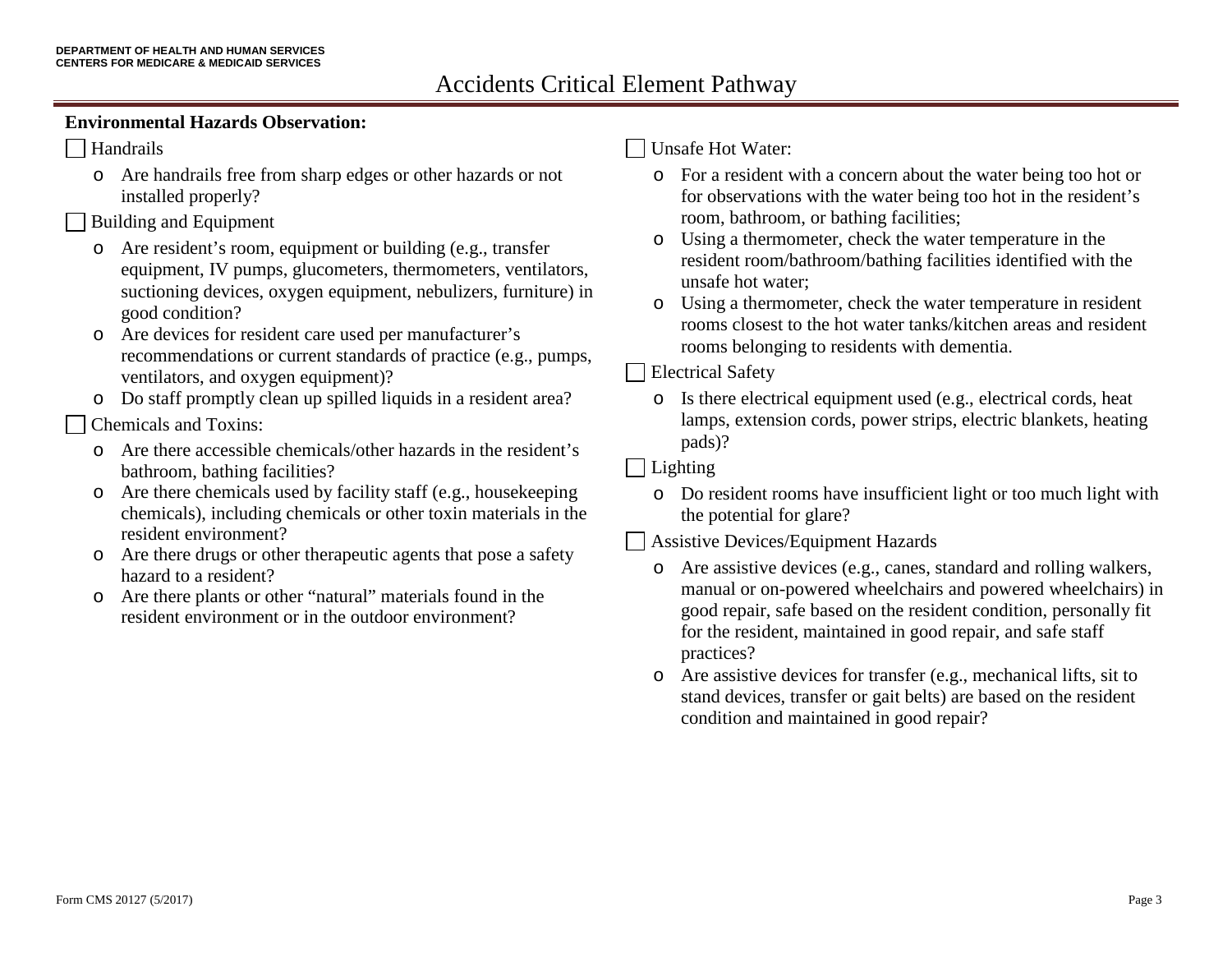| <b>Resident, Resident Representative, or Family Interview:</b>                                                                                   | <b>Falls:</b>                                                                                                                      |  |  |
|--------------------------------------------------------------------------------------------------------------------------------------------------|------------------------------------------------------------------------------------------------------------------------------------|--|--|
| <b>Smoking:</b>                                                                                                                                  |                                                                                                                                    |  |  |
|                                                                                                                                                  | Have you fallen in the facility? If so, what happened? Were you                                                                    |  |  |
| What instructions have you received from staff regarding smoking?                                                                                | injured from the fall?                                                                                                             |  |  |
| Do you know where the designated smoking areas are located?                                                                                      | What were you trying to do when you fell?                                                                                          |  |  |
| Are staff available while you are smoking? Do they provide you<br>with any safety equipment?                                                     | What has staff talked to you about regarding how to prevent future<br>falls?                                                       |  |  |
| If the resident uses oxygen, do you take your oxygen off when<br>smoking?                                                                        | What interventions have been put in place to help prevent future<br>falls? Are they working? If not, why?                          |  |  |
| Do you keep your own cigarettes and lighter?                                                                                                     |                                                                                                                                    |  |  |
|                                                                                                                                                  | <b>Entrapment/Safety:</b>                                                                                                          |  |  |
| <b>Wandering and Elopement:</b>                                                                                                                  | Have you ever been injured during a transfer? If so, what happened?                                                                |  |  |
| For the resident representative, if the resident had attempted to leave                                                                          | What did staff do?                                                                                                                 |  |  |
| the facility, did staff notify you that the resident left or attempted to<br>leave the facility?                                                 | Have you ever been caught between the side rail and mattress? If so,<br>what happened? What did staff do?                          |  |  |
| How is the facility keeping the resident safe?                                                                                                   | Have you ever attempted to remove a restraint or get out of your<br>chair/wheelchair/bed without assistance? If so, what happened? |  |  |
| <b>Resident-to-Resident Altercations:</b>                                                                                                        | What did staff do?                                                                                                                 |  |  |
| Have you had any confrontations with another resident? If so, what<br>happened? Who was involved? When and where did the<br>confrontation occur? | <b>Environmental Hazards:</b><br><b>Unsafe Hot Water:</b>                                                                          |  |  |
| Was there anybody else present when this occurred? If so, who was                                                                                | Have you ever sustained a burn due to the water being too hot?                                                                     |  |  |
| present? What did they do?                                                                                                                       | How long has the water been too hot?                                                                                               |  |  |
| Do you feel safe? Are you afraid of anyone?                                                                                                      | Have you told staff about the water being too hot? Who did you                                                                     |  |  |
| Did you report the confrontation to staff? If so, what was the staff's                                                                           | tell? What was their response?                                                                                                     |  |  |
| response? What are staff doing to prevent future altercations?                                                                                   | All Other Environmental Hazards:                                                                                                   |  |  |
| Have you had any past encounters with this resident? If so, what<br>happened?                                                                    | Have you had any concerns [based on specific environmental hazard<br>identified during observation]?                               |  |  |
|                                                                                                                                                  | Have you told staff? What was their response?                                                                                      |  |  |
|                                                                                                                                                  |                                                                                                                                    |  |  |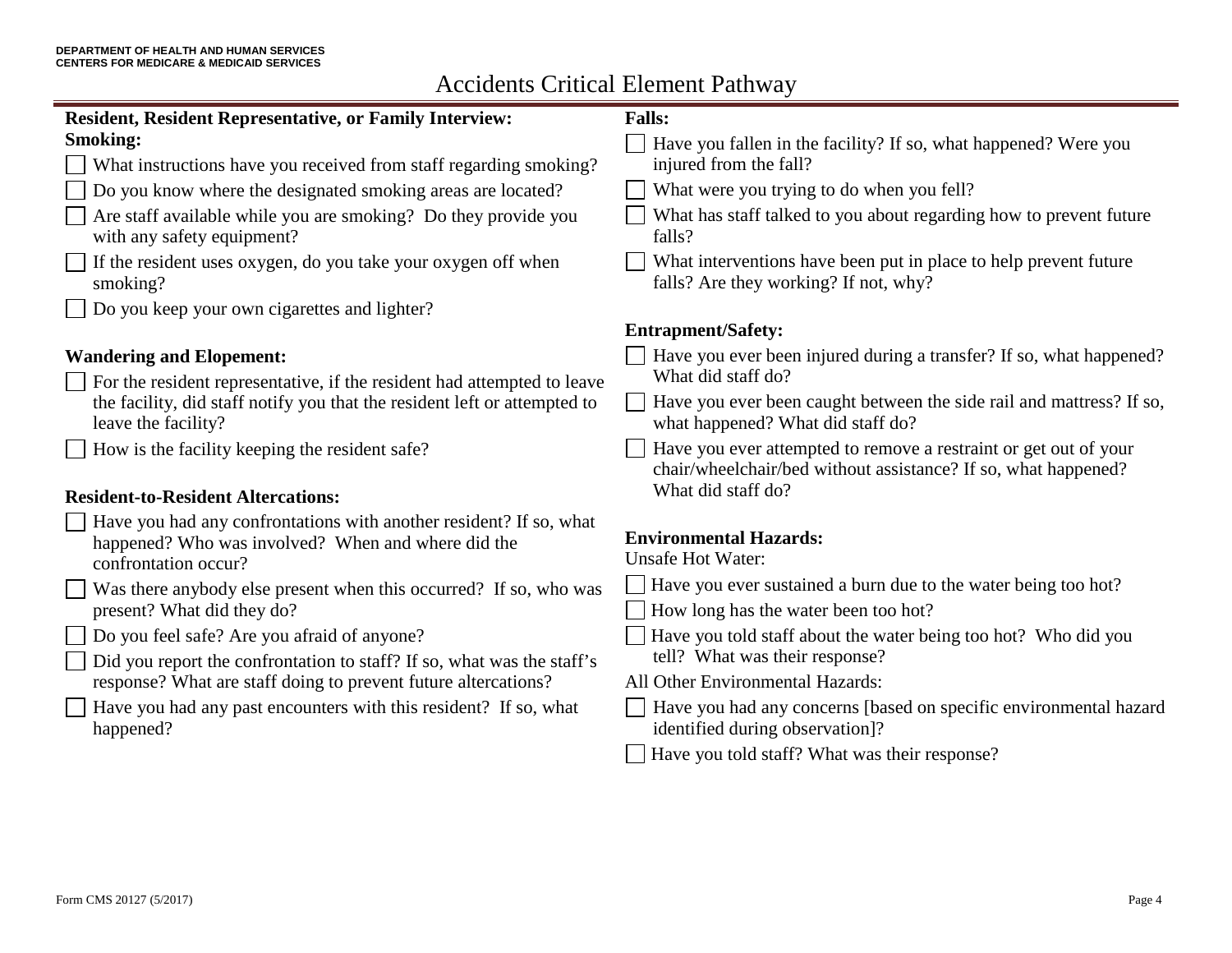| <b>Nursing Aide Interviews:</b>                                                                                                                                                                                                                                                                                                                                                                                                                                                                                                                                                                                                                 | <b>Nurse Interviews:</b>                                                                                                                                                                                                                                                                                                                                                                                                                                                                                                                                                                                                                                                                 |  |  |
|-------------------------------------------------------------------------------------------------------------------------------------------------------------------------------------------------------------------------------------------------------------------------------------------------------------------------------------------------------------------------------------------------------------------------------------------------------------------------------------------------------------------------------------------------------------------------------------------------------------------------------------------------|------------------------------------------------------------------------------------------------------------------------------------------------------------------------------------------------------------------------------------------------------------------------------------------------------------------------------------------------------------------------------------------------------------------------------------------------------------------------------------------------------------------------------------------------------------------------------------------------------------------------------------------------------------------------------------------|--|--|
| Are you familiar with the resident's care?                                                                                                                                                                                                                                                                                                                                                                                                                                                                                                                                                                                                      | Are you familiar with the resident's care?                                                                                                                                                                                                                                                                                                                                                                                                                                                                                                                                                                                                                                               |  |  |
| How do you know what interventions or assistance is needed (e.g.,<br>for safe smoking, to prevent falls)?<br>Has the resident had a fall/smoking injury/altercation/accident or                                                                                                                                                                                                                                                                                                                                                                                                                                                                 | What are the resident's risk factors for having an accident (e.g., safe<br>smoking, safe side rail use)? How often are they assessed and where<br>is it documented? How do you know what interventions or                                                                                                                                                                                                                                                                                                                                                                                                                                                                                |  |  |
| elopement;<br>When did the accident(s) occur;<br>O<br>What were the circumstances around the accident (Ask about<br>$\circ$<br>any concerns you have $-$ e.g., whether an alarm sounded for a<br>fall/elopement);<br>Did the resident sustain an injury (e.g., smoking, altercations,<br>O<br>falls, or transfers); and<br>Was the nurse notified?<br>$\circ$<br>What interventions were in place before the accident occurred?<br>What interventions were implemented following each accident (e.g.,<br>after a fall)?<br>Does the resident refuse? What do you do if the resident refuses?<br>Ask about concerns based on your investigation. | assistance is needed (e.g., for safe smoking, to prevent falls)?<br>Has the resident had a fall/smoking injury/altercation/accident or<br>elopement;<br>When did the accident(s) occur;<br>What was the resident trying to do;<br>O<br>What were the circumstances around the accident? What caused<br>the accident;<br>Did the resident sustain an injury;<br>O<br>Who was notified of the accident and when were they notified;<br>What interventions were in place before the accident occurred;<br>O<br>and<br>What interventions were implemented following each accident<br>$\circ$<br>(e.g., after a fall)?<br>How did you identify that the interventions were suitable for this |  |  |
| Therapy and/or Restorative Manager Interviews (for falls,<br>restraints):                                                                                                                                                                                                                                                                                                                                                                                                                                                                                                                                                                       | resident?<br>Do you involve the resident or resident representative in decisions                                                                                                                                                                                                                                                                                                                                                                                                                                                                                                                                                                                                         |  |  |
| What therapy/restorative interventions were in place before the<br>accident occurred?<br>What therapy/restorative interventions were implemented following<br>each accident?<br>How did you identify that the interventions were suitable for this                                                                                                                                                                                                                                                                                                                                                                                              | regarding interventions? If so, how?<br>Does the resident refuse? What do you do if the resident refuses?<br>How do you monitor staff to ensure they are implementing care-<br>planned interventions?<br>Ask about concerns based on your investigation.                                                                                                                                                                                                                                                                                                                                                                                                                                 |  |  |
| resident?<br>Do you involve the resident or resident representative in decisions<br>regarding interventions? If so, how?<br>Does the resident refuse? What do you do if the resident refuses?<br>What did you do if the resident fell while going to the restroom?<br>Ask about concerns based on your investigation.                                                                                                                                                                                                                                                                                                                           | <b>Social Services Interview:</b><br>How were you involved in the development of the resident's<br>behavior management plan to address resident altercations, falls,<br>smoking injury, or elopement?<br>Ask about concerns based on your investigation.                                                                                                                                                                                                                                                                                                                                                                                                                                 |  |  |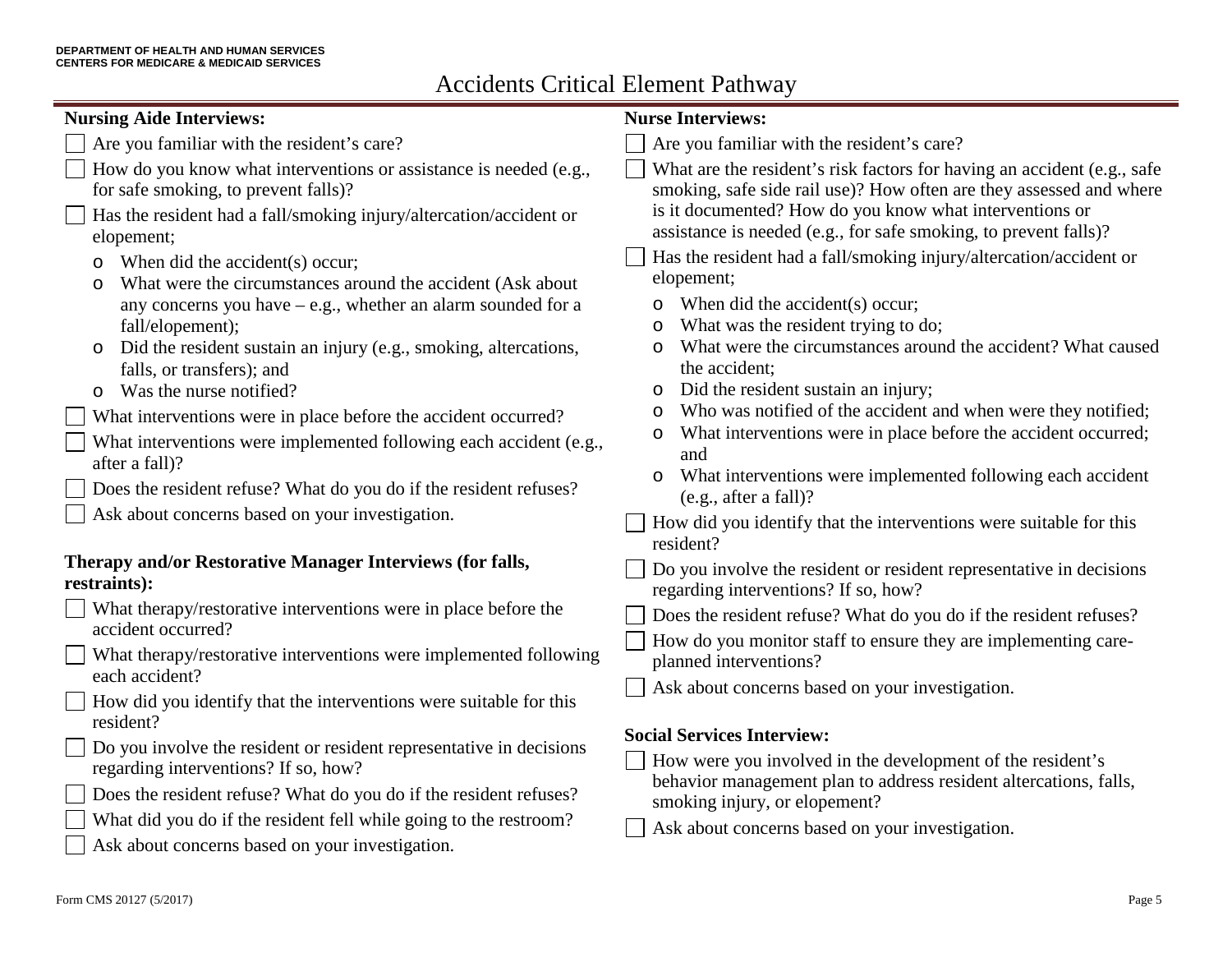## **Record Review:**

| Review nursing notes, therapy notes, and IDT notes. Has the<br>resident's accident risk been assessed (e.g., fall risk, elopement risk,<br>or safe smoking assessment)?<br>$\Box$ Were the underlying risk factors identified?<br>Has the resident had any accidents since admission?<br>Were preventative measures documented prior to an accident:<br>Was the accident a result of an order not being followed? A care<br>$\circ$<br>intervention not being addressed? A care-planned intervention<br>not implemented?<br>□ For a resident-to-resident altercation, were interventions reviewed | Review laboratory results pertinent to accidents.<br>any changes as a result of an accident(s)?<br>documented?<br>communicated with staff and practitioner?<br>the resident had a fall(s), is the MDS coded accurately for falls in<br>each category (no injury, injury except major, major injury)? | Has the care plan been reviewed and revised if indicated to reflect<br>Are injuries related to the accident assessed and treatment measures<br>Are changes in the resident's accident risk correctly identified and<br>Based on a review of the most recent MDS Assessment (J1900), if |
|---------------------------------------------------------------------------------------------------------------------------------------------------------------------------------------------------------------------------------------------------------------------------------------------------------------------------------------------------------------------------------------------------------------------------------------------------------------------------------------------------------------------------------------------------------------------------------------------------|------------------------------------------------------------------------------------------------------------------------------------------------------------------------------------------------------------------------------------------------------------------------------------------------------|----------------------------------------------------------------------------------------------------------------------------------------------------------------------------------------------------------------------------------------------------------------------------------------|
| and revised based on the resident's response(s) and evaluated for<br>effectiveness? If not effective, what alternative interventions were<br>implemented?                                                                                                                                                                                                                                                                                                                                                                                                                                         |                                                                                                                                                                                                                                                                                                      | If concerns are identified, review facility policies and procedures<br>with regard to accidents.                                                                                                                                                                                       |
| Were the circumstances surrounding an accident thoroughly<br>investigated to determine causal factors:                                                                                                                                                                                                                                                                                                                                                                                                                                                                                            |                                                                                                                                                                                                                                                                                                      |                                                                                                                                                                                                                                                                                        |
| Were the cause and any pattern identified (e.g., falls that occur<br>$\circ$                                                                                                                                                                                                                                                                                                                                                                                                                                                                                                                      |                                                                                                                                                                                                                                                                                                      |                                                                                                                                                                                                                                                                                        |

- at night trying to go to/from the bathroom); and
- o Was the resident's accident risk addressed appropriately?

## **Critical Element Decisions:**

- 1) Based on observation, interviews, and record review, did the facility ensure the resident's environment is free from accident hazards and each resident receives adequate supervision to prevent accidents? If No, cite F689
- 2) Based on observations, interviews, and record review, did the facility assess each resident for risk of entrapment and only use bed rails after trying other alternatives and explaining the risks and benefits to the resident or the resident's representative? If No, cite F700 NA, bed rails were not investigated.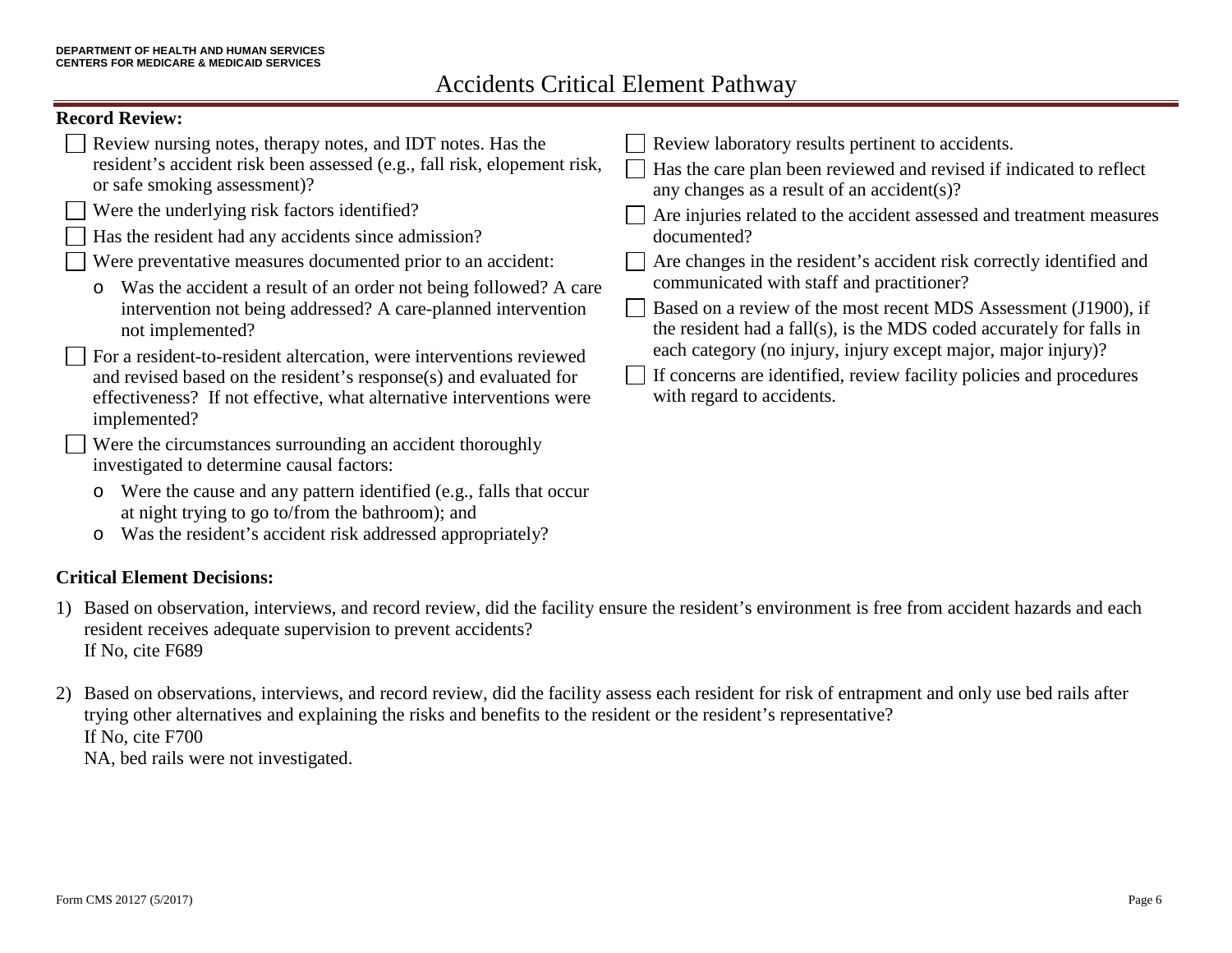- 3) Based on observations, interviews, and record review, did the facility appropriately install and inspect the bed rails, use compatible bed mattresses, bed rails and frames, and identify any risks of entrapment? If No, cite F909 NA, bed rails were not investigated.
- 4) For newly admitted residents and if applicable based on the concern under investigation, did the facility develop and implement a baseline care plan the care within 48 hours of admission that included the minimum healthcare information necessary to properly care for the immediate needs of the resident? Did the resident or resident representative receive and understand the baseline care plan? If No, cite F655 NA, the resident did not have an admission since the previous survey OR the care or service was not necessary to be included in a baseline care plan.
- 5) If the condition or risks were present at the time of the required comprehensive assessment, did the facility comprehensively assess the resident's physical, mental, and psychosocial needs to identify the risks and/or to determine underlying causes, to the extent possible, and the impact upon the resident's function, mood, and cognition?

If No, cite F636

NA, condition/risks were identified after completion of the required comprehensive assessment and did not meet the criteria for a significant change MDS OR the resident was recently admitted and the comprehensive assessment was not yet required.

6) If there was a significant change in the resident's status, did the facility complete a significant change assessment within 14 days of determining the status change was significant?

If No, cite F637

NA, the initial comprehensive assessment had not yet been completed; therefore, a significant change in status assessment is not required OR the resident did not have a significant change in status.

- 7) Did staff who have the skills and qualifications to assess relevant care areas and who are knowledgeable about the resident;s status, needs, strengths and areas of decline, accurately complete the resident assessment (i.e., comprehensive, quarterly, significant change in status)? If No, cite F641
- 8) Did the facility develop and implement a comprehensive person-centered care plan that includes measureable objectives and timeframes to meet a resident's medical, nursing, mental, and psychosocial needs and includes the resident's goals, desired outcomes, and preferences? If No, cite F656

NA, the comprehensive assessment was not completed.